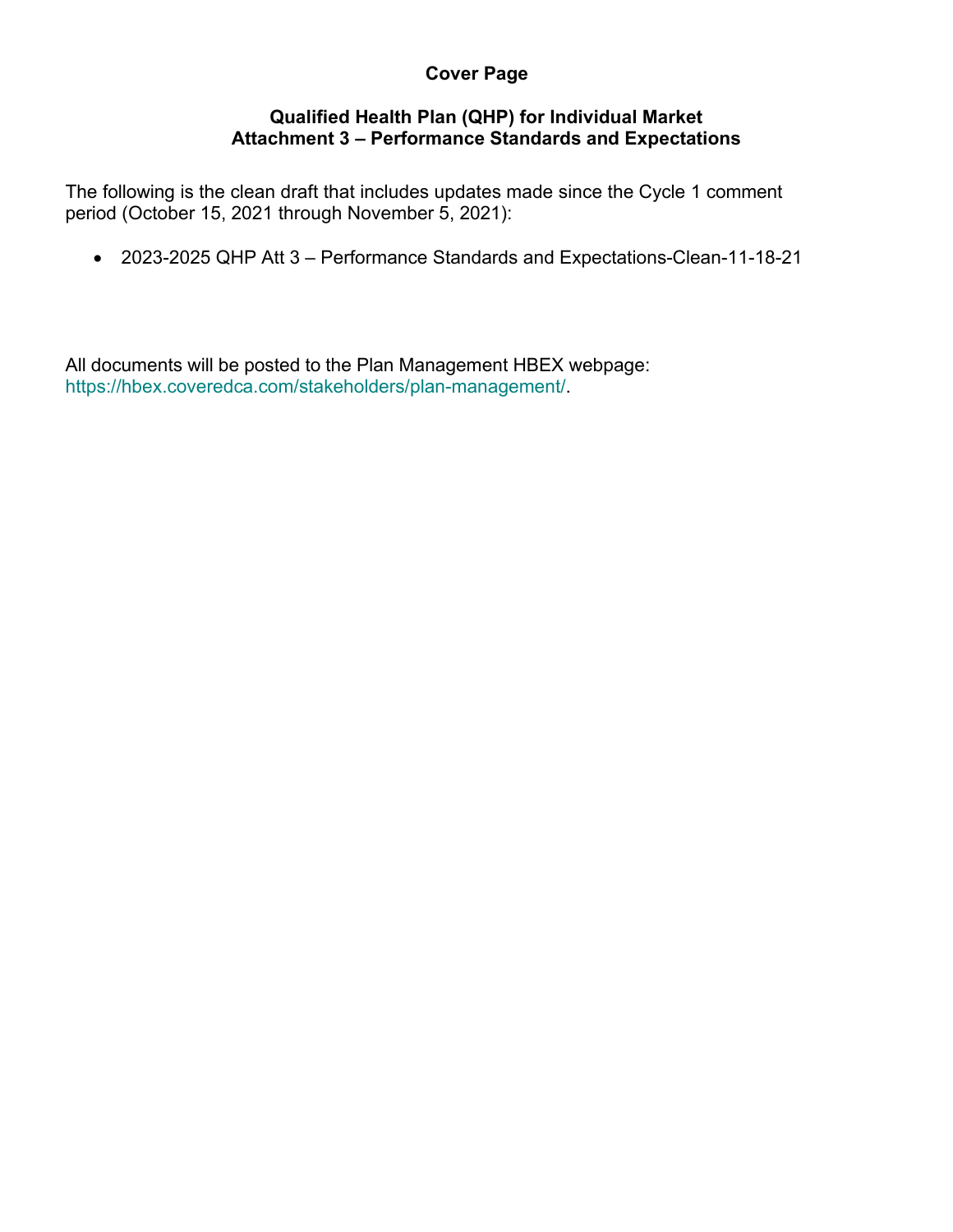## **Attachment 3 – Performance Standards and Expectations**

During the term of this Agreement, Contractor shall meet or exceed the Performance Standards identified in this Attachment. Contractor shall submit the data required by the Performance Standards by the date specified by Covered California. Some of the data required applies to a window of time. Some of the data represents a point in time. This measurement timing is described in more detail in the sections within this Attachment.

Contractor shall monitor and track its performance each month against the Performance Standards and provide Covered California with a detailed Monthly Performance Report in a mutually-agreeable format. Contractor must report on Covered California business only and report Contractor's Enrollees in Covered California for the Individual Exchange separate from Contractor's Enrollees in Covered California for Small Business. Except as otherwise specified below in the Performance Standards Table, the reporting period for each Performance Standard shall be one calendar month. All references to days shall be calendar days and references to time of day shall be to Pacific Standard Time.

If Contractor fails to meet any Performance Standard in any calendar month (whether or not the failure is excused), Covered California may request and Contractor shall (a) investigate and report on the root cause of the problem; (b) develop a corrective action plan (where applicable); (c) to the extent within Contractor's control, remedy the cause of the performance failure and resume meeting the affected Performance Standards; (d) implement and notify Covered California of measures taken by Contractor to prevent recurrences, if the performance failure is otherwise likely to recur; and (e) make written recommendations to Covered California for improvements in Contractor's procedures.

Performance scores will be determined on an annual basis at the end of each calendar year, based on Contractor's final year-end data for each Performance Standard. Where applicable, performance is assessed for each product (HMO, PPO, EPO) the Contractor offers. Scores are weighted by enrollment in the product for Contractor's with multiple products.

Covered California will provide the Contractor an Initial Contractor Performance Standard Evaluation Report, covering preliminary year end data available, which Covered California will send to Contractor for review no later than February 28th of the following calendar year.

When the results of the Performance Standards are calculated, Covered California will provide Contractor with a Final Contractor Performance Standard Evaluation Report.

If Contractor does not agree with either the Initial or Final Performance Standard Evaluation Report, Contractor may dispute the Report in writing within thirty (30) calendar days of receipt of that Report. The written notification of dispute shall provide a detailed explanation of the basis for the dispute. Covered California shall review and provide a written response to Contractor's dispute within thirty (30) calendar days of receipt of Contractor's notification of dispute. If the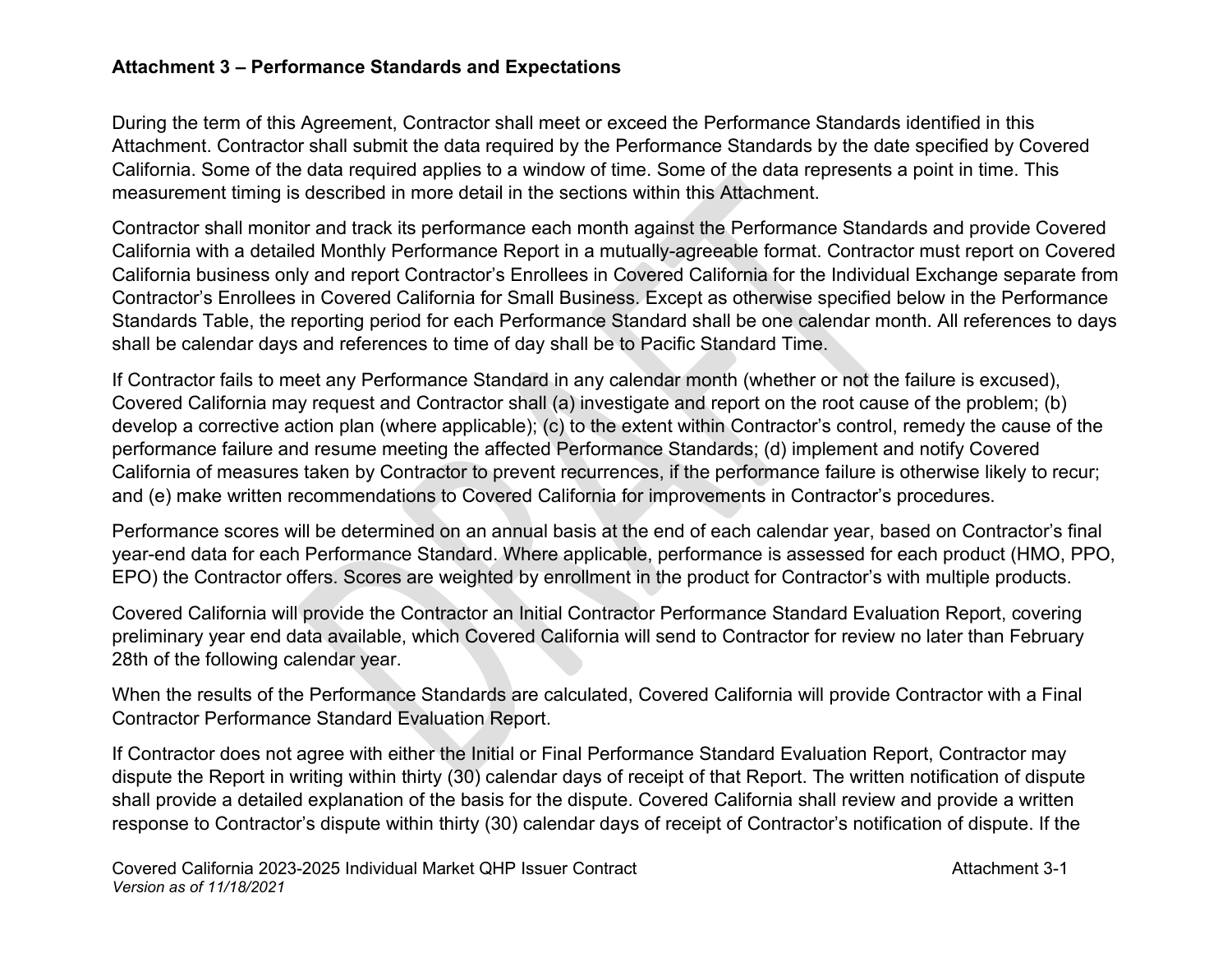#### **Attachment 3 – Performance Standards and Expectations**

Contractor still disputes the findings of Covered California, Contractor may pursue additional remedies in accordance with Section 12.1 of the Agreement. The Final Contractor Performance Standard Evaluation Report will be posted publicly on Covered California's website.

Contractor shall not be responsible for any failure to meet a Performance Standard if and to the extent that the failure is excused pursuant to Section 12.7 of the Agreement (Force Majeure), or the parties agree that the lack of compliance is due to Covered California's failure to properly or timely perform (or cause to be properly or timely performed) any responsibility, duty, or other obligation under this Agreement, provided that Contractor timely notifies Covered California of the problem and uses commercially reasonable efforts to perform and meet the Performance Standards notwithstanding Covered California's failure to perform or delay in performing.

If Contractor wishes to avail itself of one of these exceptions, Contractor must notify Covered California in its response to the performance report identifying the failure to meet such Performance Standard. This response must include: (a) the identity of the Performance Standard that is subject to the exception, and (b) the circumstances that gave rise to the exception in sufficient detail to permit Covered California to evaluate whether Contractor's claim of exception is valid. Notwithstanding anything to the contrary herein, in no event shall any failure to meet a Customer Satisfaction Performance Standard fall within an exception.

The Parties may adjust, suspend, or add Performance Standards from time to time, upon written agreement of the parties, without an amendment to this contract.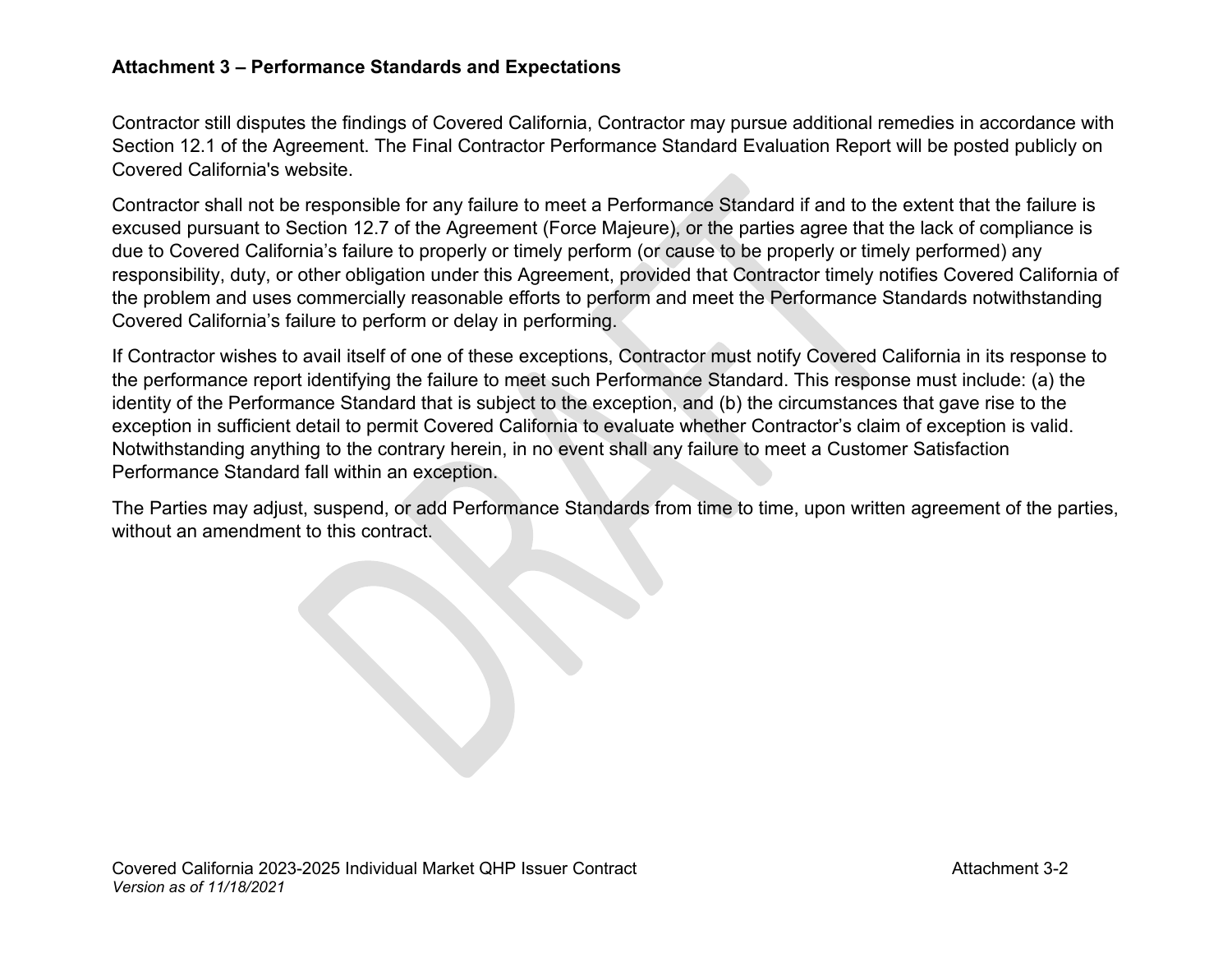## **Performance Standards and Expectations**

| <b>Performance Standard</b> |                                                                                                                               | <b>Performance Requirements</b>                                                                                                                                                               | <b>Contractor</b><br><b>Must Submit</b><br>Data by the<br>10th of the<br>following<br>month | <b>Measurement</b><br><b>Period</b>      |
|-----------------------------|-------------------------------------------------------------------------------------------------------------------------------|-----------------------------------------------------------------------------------------------------------------------------------------------------------------------------------------------|---------------------------------------------------------------------------------------------|------------------------------------------|
| 1.1                         | <b>Abandonment</b><br>Rate                                                                                                    | <b>Expectation:</b> No more than 3% of incoming calls<br>abandoned in a calendar month.<br>Divide number of abandoned calls by the number of<br>calls offered to a phone representative.      | X                                                                                           | January 1, 2023-<br>December 31,<br>2023 |
| 1.2                         | <b>Service Level</b>                                                                                                          | Expectation: 80% of calls answered in 30 seconds or<br>less.                                                                                                                                  | X                                                                                           | January 1, 2023-<br>December 31,<br>2023 |
| 1.3                         | <b>Grievance</b><br><b>Resolution</b>                                                                                         | Expectation: 95% of Covered California enrollee<br>grievances resolved within 30 days of initial receipt.                                                                                     | X                                                                                           | January 1, 2023-<br>December 31,<br>2023 |
| 1.4                         | <b>Covered</b><br><b>California</b><br>member Email or<br><b>Written Inquiries</b><br><b>Answered and</b><br><b>Completed</b> | Expectation: 90% of Covered California member email<br>or written inquiries not relating to Urgent Access to<br>Care issues answered and completed within 15<br>business days of the inquiry. | X                                                                                           | January 1, 2023-<br>December 31,<br>2023 |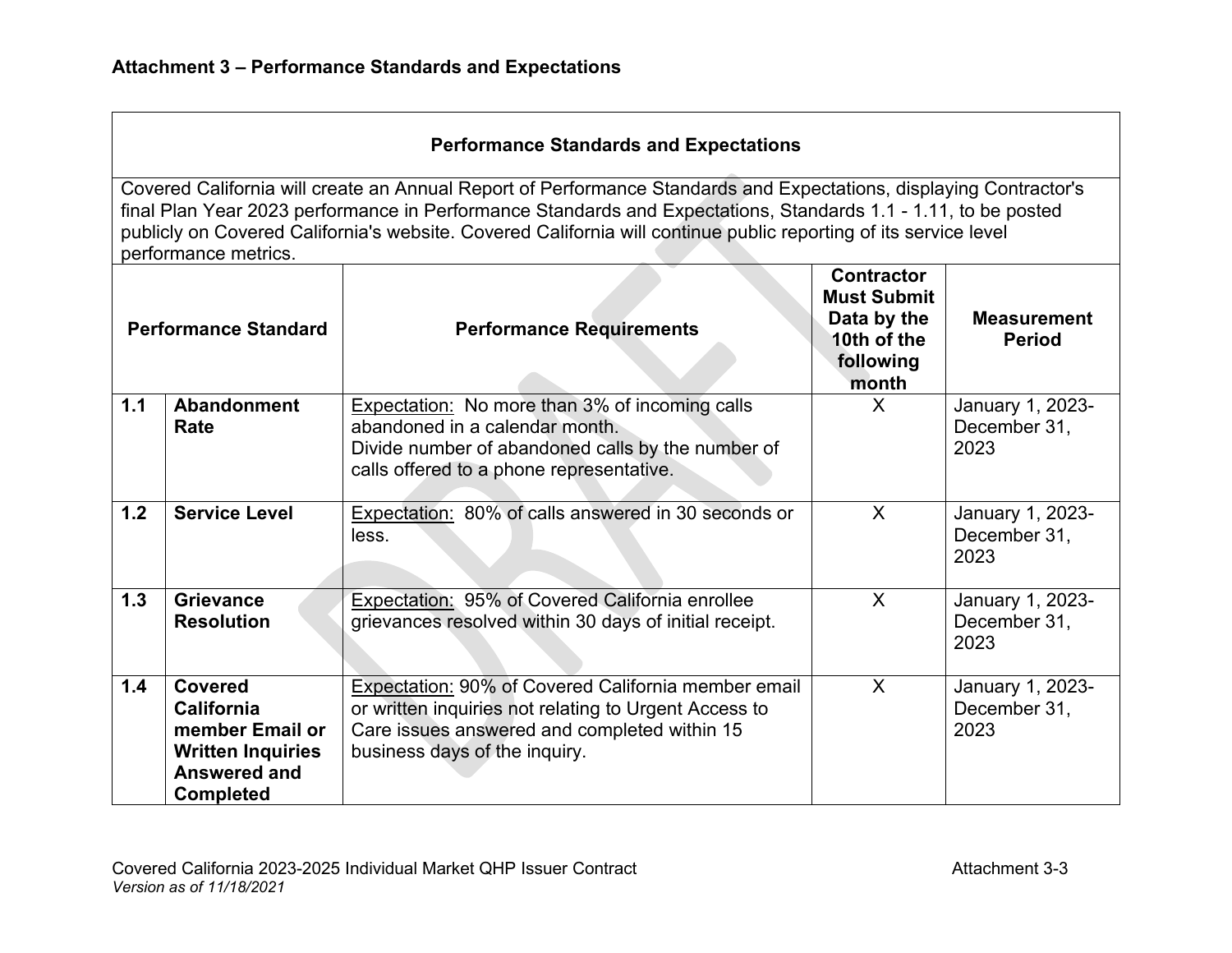| <b>Performance Standard</b> |                                                  | <b>Performance Requirements</b>                                                                                                                                                                                                        | <b>Contractor</b><br><b>Must Submit</b><br>Data by the<br>10th of the<br>following<br>month | <b>Measurement</b><br><b>Period</b>                                                                              |
|-----------------------------|--------------------------------------------------|----------------------------------------------------------------------------------------------------------------------------------------------------------------------------------------------------------------------------------------|---------------------------------------------------------------------------------------------|------------------------------------------------------------------------------------------------------------------|
| 1.5                         | <b>ID Card</b>                                   | Expectation: 99% of ID cards issued within 10                                                                                                                                                                                          | X                                                                                           | January 1, 2023-                                                                                                 |
|                             | <b>Processing Time</b>                           | business days of receiving complete and accurate<br>enrollment information and binder payment for a                                                                                                                                    |                                                                                             | December 31,<br>2023                                                                                             |
|                             |                                                  | specific consumer(s).                                                                                                                                                                                                                  |                                                                                             |                                                                                                                  |
| 1.6                         | Implementation<br>of Appeals<br><b>Decisions</b> | Expectation: 90% of Administrative Law Judge<br>decisions will be implemented within ten (10) days of<br>Contractor's receipt of all necessary data elements<br>from Covered California required to implement the<br>appeals decision. | $\sf X$                                                                                     | January 1, 2023-<br>December 31,<br>2023                                                                         |
| 1.7                         | 834 Processing                                   | Expectation: Covered California will receive a TA1 or<br>999 file, or both as appropriate within three business<br>days of receipt of the 834 transaction 95% of the time.                                                             |                                                                                             | Plan Year 2023,<br>834 transactions<br>will begin with<br>renewals.<br>October 1, 2021 -<br>December 31,<br>2023 |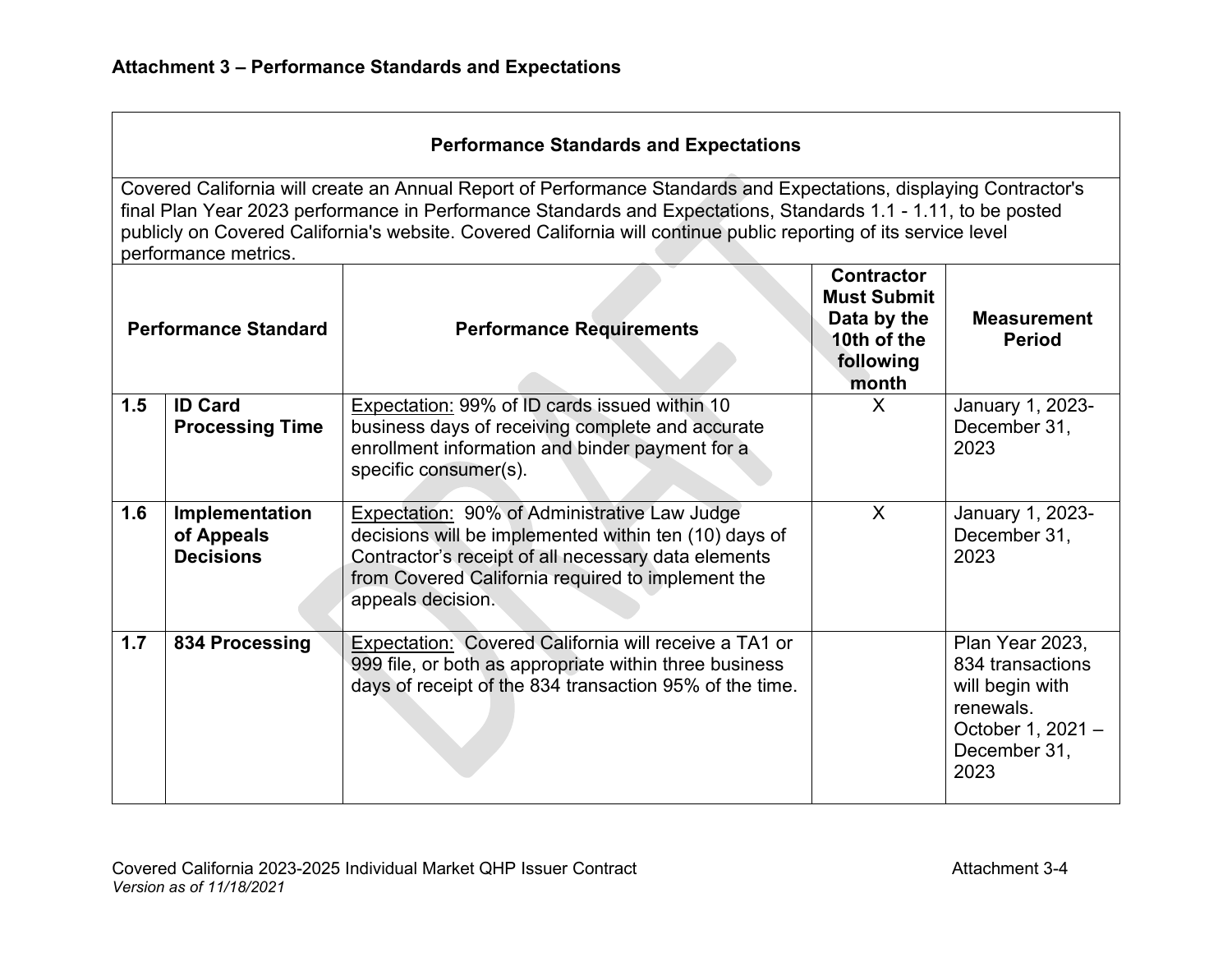| <b>Performance Standard</b> |                                                                                           | <b>Performance Requirements</b>                                                                                                                                                                                                                        | <b>Contractor</b><br><b>Must Submit</b><br>Data by the<br>10th of the<br>following<br>month | <b>Measurement</b><br><b>Period</b>                                                                             |
|-----------------------------|-------------------------------------------------------------------------------------------|--------------------------------------------------------------------------------------------------------------------------------------------------------------------------------------------------------------------------------------------------------|---------------------------------------------------------------------------------------------|-----------------------------------------------------------------------------------------------------------------|
| 1.8                         | 834 Generation -<br><b>Effectuation and</b><br><b>Cancellation</b><br><b>Transactions</b> | Expectation: Covered California will successfully<br>receive and process effectuation, and cancellation 834<br>transactions within 60 days from either the coverage<br>effective date or transaction timestamp, whichever is<br>later 95% of the time. |                                                                                             | Plan Year 2023<br>834 transactions<br>will begin with<br>renewals.<br>October 1, 2021 -<br>December 31,<br>2023 |
| 1.9                         | 834 Generation -<br><b>Termination</b><br><b>Transactions</b>                             | Expectation: Covered California will receive<br>termination 834 transactions within ten days of the<br>grace period expiration 95% of the time.                                                                                                        |                                                                                             | Plan Year 2023<br>834 transactions<br>will begin with<br>renewals.<br>October 1, 2021 -<br>December 31,<br>2023 |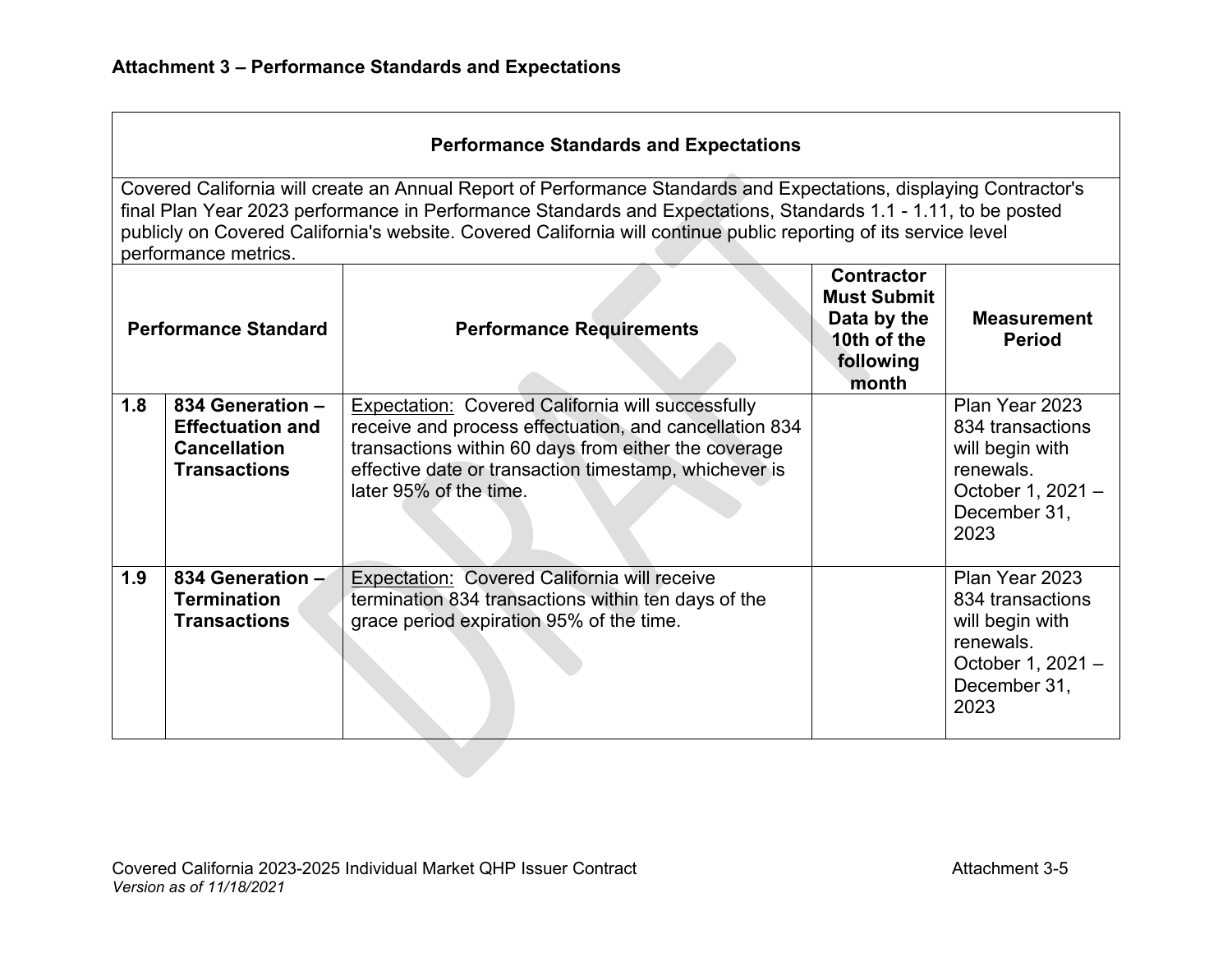## **Performance Standards and Expectations**

| <b>Performance Standard</b> |                                                               | <b>Performance Requirements</b>                                                                                                                                                                                                                                                                                                                                                                         | <b>Contractor</b><br><b>Must Submit</b><br>Data by the<br>10th of the<br>following<br>month | <b>Measurement</b><br><b>Period</b>      |
|-----------------------------|---------------------------------------------------------------|---------------------------------------------------------------------------------------------------------------------------------------------------------------------------------------------------------------------------------------------------------------------------------------------------------------------------------------------------------------------------------------------------------|---------------------------------------------------------------------------------------------|------------------------------------------|
| 1.10                        | <b>Reconciliation</b><br><b>Process</b>                       | Expectation: Covered California shall receive a<br>comparison reconciliation extract in accordance with                                                                                                                                                                                                                                                                                                 |                                                                                             | January 1, 2023-<br>December 31,         |
|                             |                                                               | the file validations and resolution timelines, as<br>mutually agreed upon in the Reconciliation Process                                                                                                                                                                                                                                                                                                 |                                                                                             | 2023                                     |
|                             |                                                               | Guide (Extranet, Data Home, Contractor's folder) 90%<br>of the time for accuracy and timeliness.                                                                                                                                                                                                                                                                                                        |                                                                                             |                                          |
| 1.11                        | <b>Provider</b><br><b>Directory Data</b><br><b>Submission</b> | <b>Expectation:</b> Full and regular submission of provider<br>data according to the standards outlined in the<br>Performance Standard contract specific to contract<br>Section 3.4.4. Submissions occur every month<br>pursuant to the submission schedule (Extranet, Plan<br>Home, Resources, Provider Directory Resources,<br>Covered California Provider Data Submission<br>Schedule_Current Year). |                                                                                             | January 1, 2023-<br>December 31,<br>2023 |
| 1.12                        | <b>Essential</b><br><b>Community</b><br><b>Providers-</b>     | Expectation:<br>1. Contractor to demonstrate provider agreements<br>with at least 15% of 340B non-hospital providers in<br>each applicable rating region.                                                                                                                                                                                                                                               |                                                                                             | January 1, 2023-<br>December 31,<br>2023 |